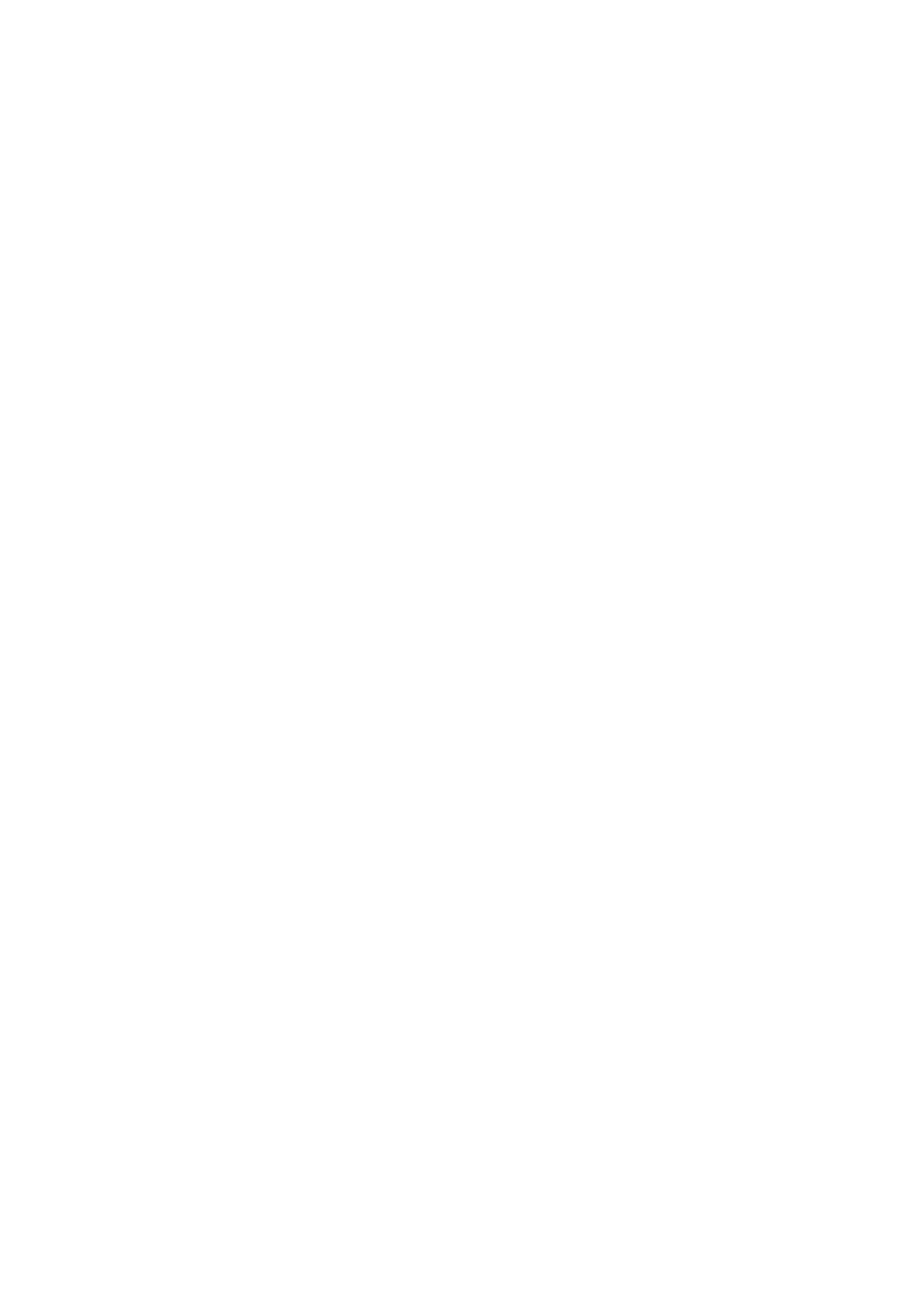where  $\Delta T$  is increment of temperature of the material,  $W_p$  is plastic deformation work,  $\rho$  is density,  $c_p$  is specific heat of the material,  $\beta$  is part of mechanical energy transformed into heat ( $\beta$ =0.9 for adiabatic deformation,  $\beta$ =0 in isothermal case). The transfer from isothermal to adiabatic deformation mode in different materials takes place at different strain rates. However, when analyzing work [6], it can be concluded that, beginning from the strain rate of  $10 s<sup>-1</sup>$  the material is deformed adiabatically. Mathematical models for coefficient *β* as a function of strain rate  $\beta = f(\dot{\varepsilon})$  can also be found in [6].

A natural method of identifying empiric defining relations is the direct method, where experimental data obtained in various loading conditions are described by an analytical model (solving the approximation problem) [7]. However, in case of complex distributions of stress and strain fields in the active area of the specimen, as well as of the history of these values, the identification process can be effected using numerical modeling methods.

#### **5. Verification of defining relations**

As in the identification of mathematical models the data of "simple" experiments (homogeneous and uniaxial stressed state, constant strain rate and temperature) is used, it is required to test the effectiveness of defining relations in realistic working conditions of structural units. Due to the complex geometry of such elements and to the wide variety of load distributions and histories, the stressed and strained state in them is neither homogeneous nor uniaxial, whereas the strain rate can vary substantially in the process of loading. To verify the adequacy of models, special test experiments were developed (Fig.2) [7], which, on the one hand, are simple enough and allow for an unambiguous interpretation of the results and numerical representation without any simplifications, and, on the other hand, the stressed state in such tests, as well as the history of loading parameters, differ from those in basic experiments. The presented schemes for registering processes in specimens use the measuring bar technique, which gives additional information for comparing with the results of computational (virtual) experiment.



**Fig. 2.** Schemes of verification experiments: а) modified Taylor test, b) dynamic indentation, с) dynamic diagonal compression of an elastoplastic specimen.

In Fig. 2: 1 are measuring bars, 2 is specimen, 3 is disposable indenter.

#### **6. Conclusions**

At present, obtaining reliable mathematical models of materials for predicting the behavior of structures under impact or explosive loading is a highly important issue. Using a complex approach incorporating the development, substantiation and implementation of methodologies of basic tests, obtaining experimental data on high strain-rate deformation and failure of materials, identification of mathematical models, conducting specialized test experiments and verification of mathematical models by comparing the results of realistic and numerical experiments appears to be the most promising way.

#### *Acknowledgments*

*Theoretical part of research was supported by the Russian Science Foundation (grant No. 15-19-10032). The experimental study was done with financial support from RFFI (Projects 15-38-20759\_mol\_a\_ved, 14-08-00197A).*

108